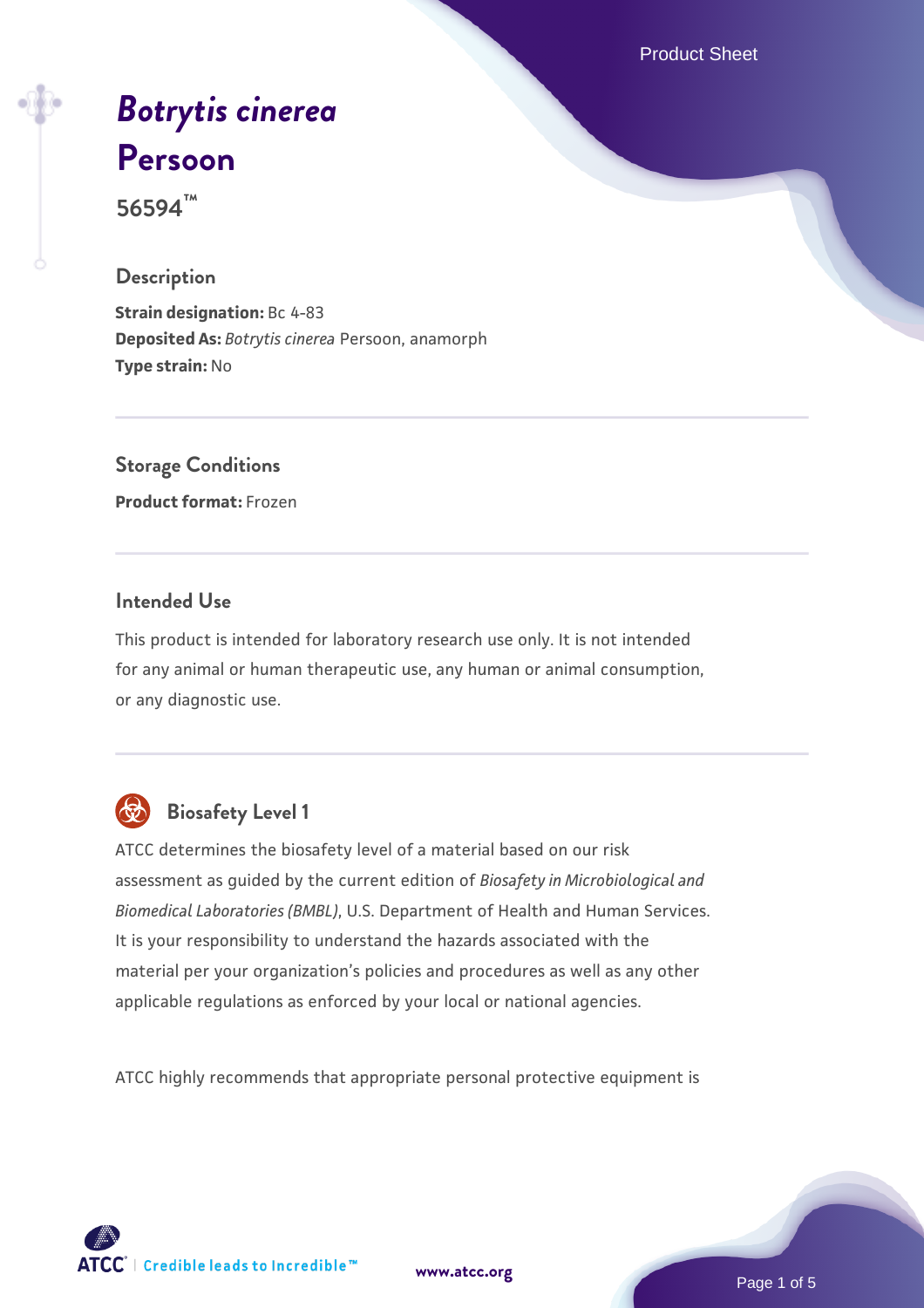always used when handling vials. For cultures that require storage in liquid nitrogen, it is important to note that some vials may leak when submersed in liquid nitrogen and will slowly fill with liquid nitrogen. Upon thawing, the conversion of the liquid nitrogen back to its gas phase may result in the vial exploding or blowing off its cap with dangerous force creating flying debris. Unless necessary, ATCC recommends that these cultures be stored in the vapor phase of liquid nitrogen rather than submersed in liquid nitrogen.

#### **Certificate of Analysis**

For batch-specific test results, refer to the applicable certificate of analysis that can be found at www.atcc.org.

### **Growth Conditions**

**Medium:**  [ATCC Medium 336: Potato dextrose agar \(PDA\)](https://www.atcc.org/-/media/product-assets/documents/microbial-media-formulations/3/3/6/atcc-medium-336.pdf?rev=d9160ad44d934cd8b65175461abbf3b9) **Temperature:** 24°C

#### **Handling Procedures**

Frozen ampules packed in dry ice should either be thawed immediately or stored in liquid nitrogen vapor. If liquid nitrogen storage facilities are not available, frozen ampules may be stored at or below -70°C for approximately one week. **Do not under any circumstance store frozen ampules at refrigerator freezer temperatures (generally -20°C).** Storage of frozen material at this temperature may result in the death of the culture.

1. To thaw a frozen ampoule (or plastic vial), place it in a water bath

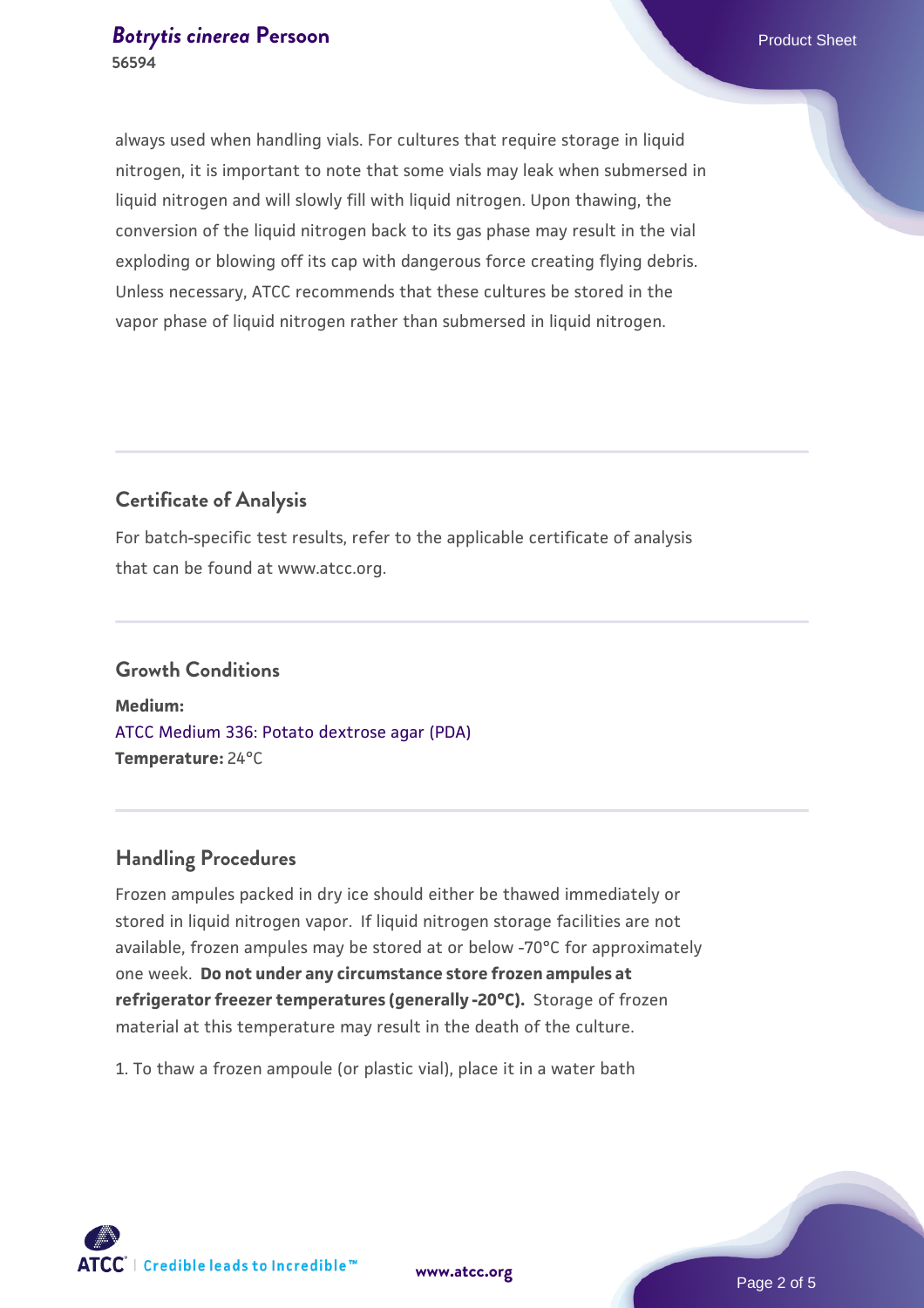maintained at 25-30°C until it just thawed (around 5 minutes)." Immerse the ampule just enough to cover the frozen material. Do not agitate the ampule.

2. Immediately after thawing, aseptically transfer the contents of the vial onto appropriate moist solid or liquid medium.

3. Incubate cultures at recommended temperature.

#### **Material Citation**

If use of this material results in a scientific publication, please cite the material in the following manner: *Botrytis cinerea* Persoon (ATCC 56594)

#### **References**

References and other information relating to this material are available at www.atcc.org.

#### **Warranty**

The product is provided 'AS IS' and the viability of ATCC<sup>®</sup> products is warranted for 30 days from the date of shipment, provided that the customer has stored and handled the product according to the information included on the product information sheet, website, and Certificate of Analysis. For living cultures, ATCC lists the media formulation and reagents that have been found to be effective for the product. While other unspecified media and reagents may also produce satisfactory results, a change in the ATCC and/or depositor-recommended protocols may affect the recovery, growth, and/or function of the product. If an alternative medium formulation or reagent is used, the ATCC warranty for viability is no longer valid. Except as expressly set forth herein, no other warranties of any kind are provided, express or implied, including, but not limited to, any implied



**[www.atcc.org](http://www.atcc.org)**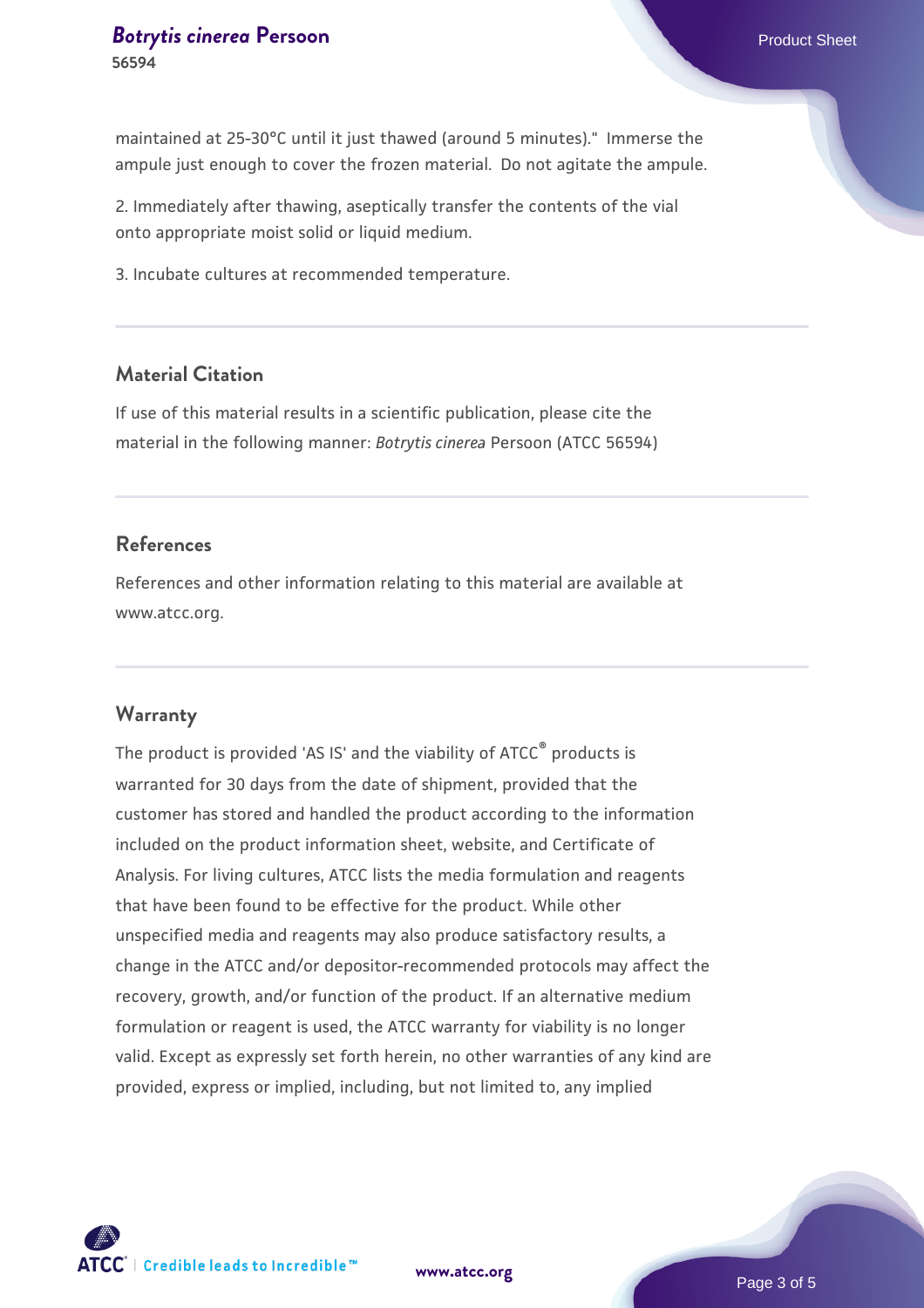#### **[Botrytis cinerea](https://www.atcc.org/products/56594) [Persoon](https://www.atcc.org/products/56594) Product Sheet Product Sheet Product Sheet 56594**

#### **Disclaimers**

This product is intended for laboratory research use only. It is not intended for any animal or human therapeutic use, any human or animal consumption, or any diagnostic use. Any proposed commercial use is prohibited without a license from ATCC.

While ATCC uses reasonable efforts to include accurate and up-to-date information on this product sheet, ATCC makes no warranties or representations as to its accuracy. Citations from scientific literature and patents are provided for informational purposes only. ATCC does not warrant that such information has been confirmed to be accurate or complete and the customer bears the sole responsibility of confirming the accuracy and completeness of any such information.

This product is sent on the condition that the customer is responsible for and assumes all risk and responsibility in connection with the receipt, handling, storage, disposal, and use of the ATCC product including without limitation taking all appropriate safety and handling precautions to minimize health or environmental risk. As a condition of receiving the material, the customer agrees that any activity undertaken with the ATCC product and any progeny or modifications will be conducted in compliance with all applicable laws, regulations, and guidelines. This product is provided 'AS IS' with no representations or warranties whatsoever except as expressly set forth herein and in no event shall ATCC, its parents, subsidiaries, directors, officers, agents, employees, assigns, successors, and affiliates be liable for indirect, special, incidental, or consequential damages of any kind in connection with or arising out of the customer's use of the product. While reasonable effort is made to ensure authenticity and reliability of materials on deposit, ATCC is not liable for damages arising from the misidentification or misrepresentation of such materials.



**[www.atcc.org](http://www.atcc.org)**

Page 4 of 5